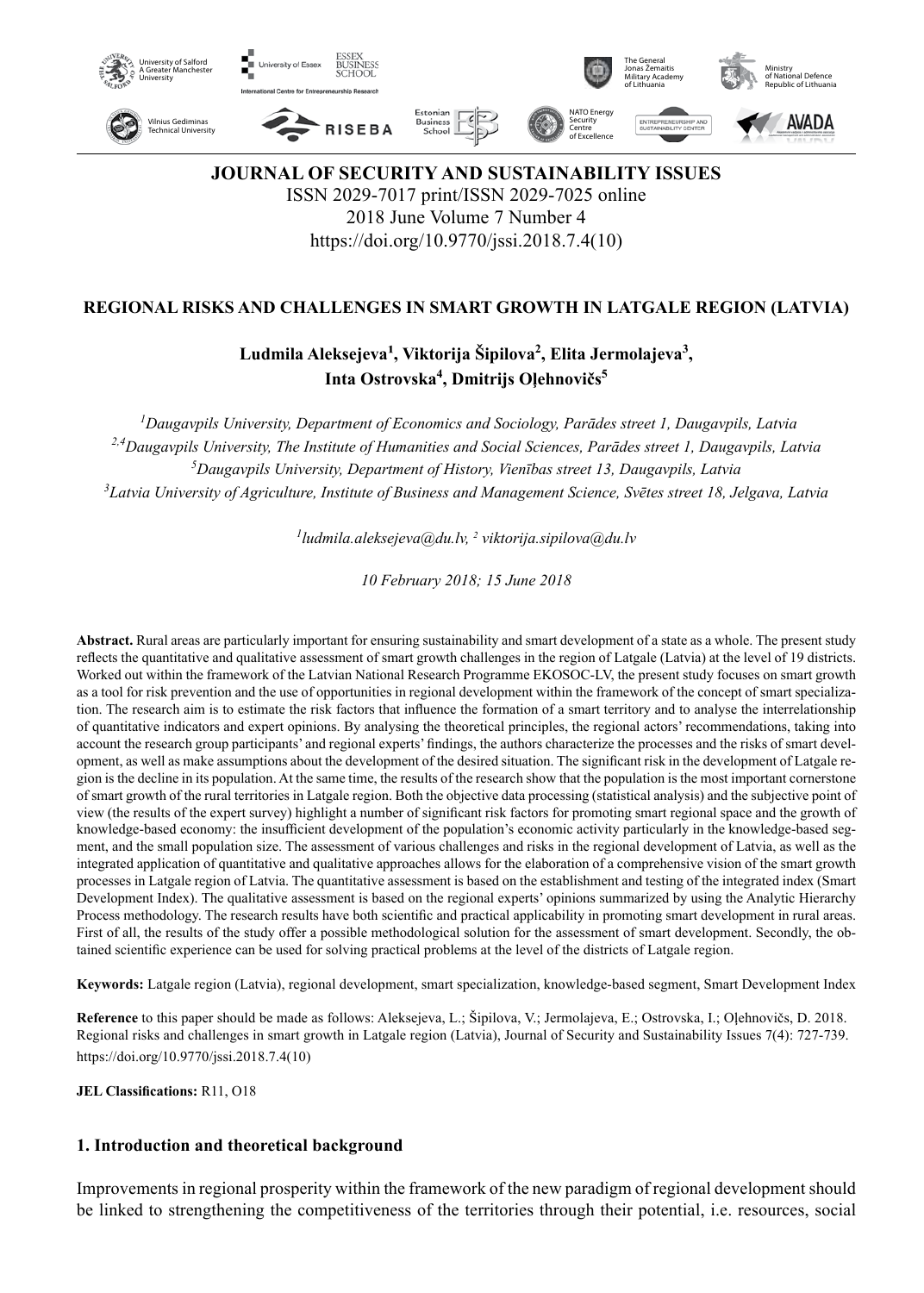#### JOURNAL OF SECURITY AND SUSTAINABILITY ISSUES ISSN 2029-7017 print/ISSN 2029-7025 online

capital, technologies, effective governance, institutional capacity, and the correct emphases in development, which form a major challenge for each region (e.g., McCann, Rodriguez-Pose 2011; Vanthillo, Verhetsel 2012; Koumparou 2013; Naldi et al. 2015; Aleksejeva 2016; Komarova et al. 2018; Iorio et al. 2018; Tvaronavičienė et al.; Fomina et al. 2018). The Smart Development Index, which includes all the dimensions necessary for the development of a region (resources, population, economy and governance), allows for the identification of new trends in the development of Latgale region.

Thus, the potential solution to the introduction of smart specialization in small rural areas can be found using a place-based regional approach, which envisages realizing the potential of each territory (e.g., McCann, Rodriguez-Pose 2011). Basing on the scientific literature, the authors of the research emphasize the need to use the potential of any territory (e.g. Vanthillo, Verhetsel 2012) and the possibilities for ensuring smart development in distinctly rural areas (Naldi et al. 2015), which also enlarge the opportunities for small rural areas to engage in the process of smart specialization, reducing the risks of sustainable development of these territories. As concluded by Lindqvist et al. (2013) in the study "Implementing the Concept of Smart Specialisation in the Nordic Countries: an Exploratory Desk Study", the policy of introducing and implementing smart specialization in Northern Europe depends on the type, the potential and the impact of the regions. However, Lindqvist et al. (2013) indicate, that there exist also common "success factors", for example, the analysis of "critical mass" activity and interdisciplinary, cross-sectoral cooperation and partnership between regions at local, national and global levels, in developing and implementing innovation strategies and policies.

Since the paradigm of smart growth is new for Latvia and its regions, possibilities of small districts are limited not only due to their socio-economic capabilities, but also due to the lack of available examples, knowledge and experience in this area. However, this problem is topical not only for Latvia (Šipilova et al. 2017a). According to the OECD (2013) research "Innovation-Driven Growth in Regions: the Role of Smart Specialisation"*,* smart specialization is:

- the focus on the comparative advantages of scientific, technological and economic specialization;
- policy intelligence in order to identify the areas that already have or might develop comparative advantages in future;
- ensuring the orderliness of governance in order to bring together the potential of all involved parties in a specialization strategy (OECD 2013).

Examples of individual countries that, according to their regional development goals and start-up positions, are similar to Latvia (e.g., Lithuania, Romania) show an aspiration towards uniqueness and smartness in regional development (see, for instance, Gedminaite-Raudone 2014; Talmaciu 2012). The authors of the study apply several scientific methods for detecting the key risks and factors driving regional growth in small districts in Latgale in the framework of a place-based approach. The new paradigm of regional development policy envisages the use of the place-based or context-specific approach in the process of evaluating and promoting the development (Ostrovska et al. 2016). This approach emphasizes Europe's rich territorial diversity, encouraging the use of this factor to promote the development of territories (ESPON 2013). The approach envisages that strengthening of the competitiveness of an area is based on identifying the context and the values of a particular place, community or region.

During the process of evaluating and promoting the development of territories it is necessary to focus on targeted and sustainable use of local territorial resources, approaches and technologies applied in the use of resources, specifics of governance, institutional capacity, know-how, territorial development potential, and other means and growth-enhancing conditions for promoting prosperity.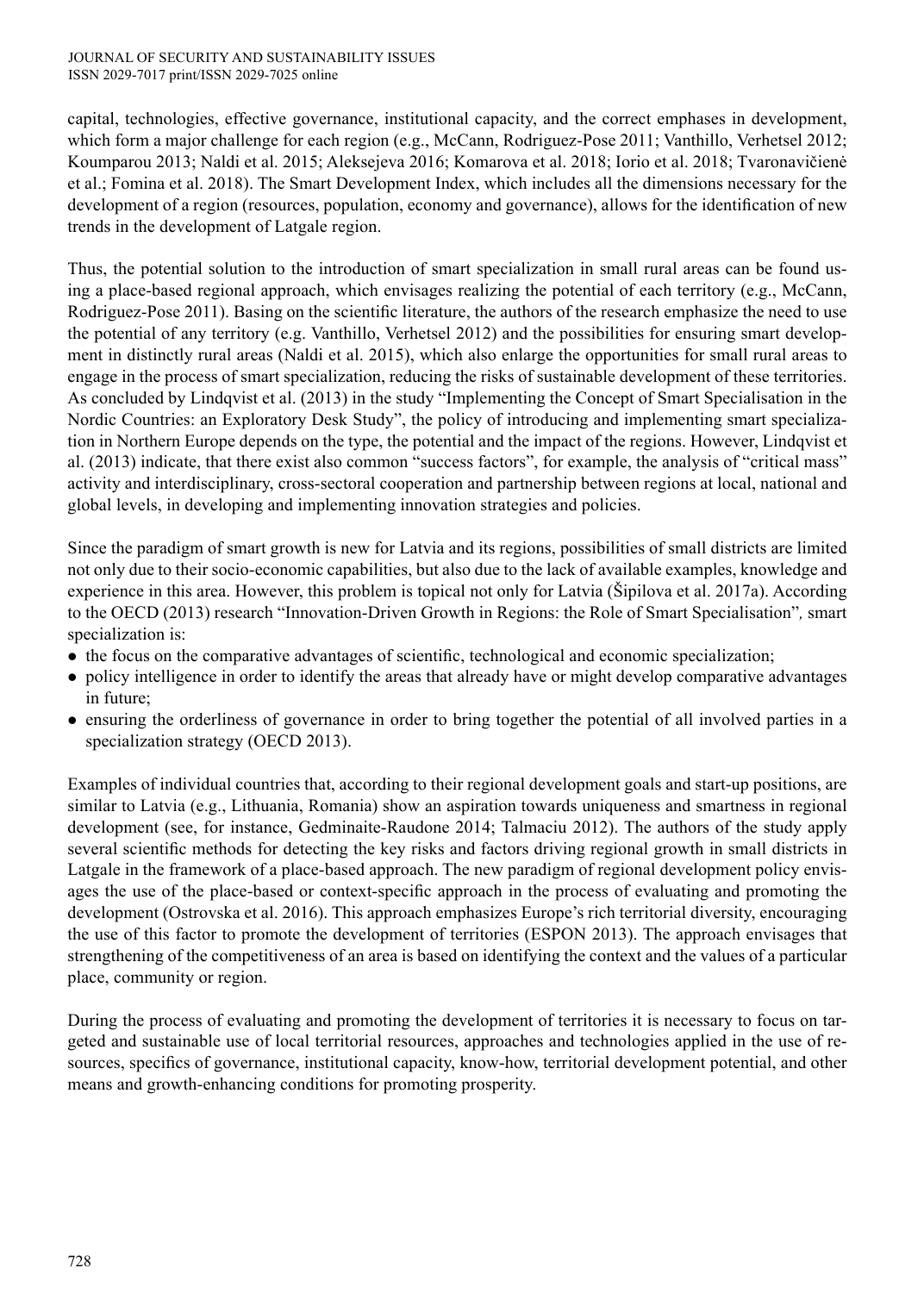# **2. Regional Development in Latvia**

# *2.1. Characteristics of Latgale region*

The territory of Latgale region is 14,5 thousand  $km^2$  (22.5% of the country's total area); it is located in the eastern part of Latvia and within the country it borders with Zemgale and Vidzeme regions, but in the south – with the Republic of Lithuania (57 km long border). In its turn, 253.2 km is the EU's external border, including 166.2 km in the east – with the Russian Federation and 87 km in the south-east – with Belarus. There are 21 districts in Latgale region, including two republican cities – Daugavpils and Rēzekne, as well as 19 districts. 10 out of 19 districts border with other countries, and the border of nine regions make part of the EU's eastern border – six border with the Russian Federation, three – with Belarus (see Figure 1). This is an important challenge for territorial development, because the possibilities for cooperation between border regions are not promoted and are significantly affected by geopolitical initiatives (e.g., sanctions, restrictions on movement, etc.), the different nature of economic activities, the level of development, and other socio-economic peculiarities.



**Fig. 1.** Map: administrative division of Latgale region

Agriculture, food industry, forestry, wood processing, tourism, metalworking, mechanical engineering, transport, communications and logistics can be considered traditional sectors of Latgale region. Relatively new and promising industries are also developing; thus, renewable energy and energy efficiency, largely based on the sectors of agriculture and forestry, as well as creative industries, health services and health promotion services are growing progressively.

# *2.2. Research Results and Discussion in Latgale Region*

According to the modern paradigm of regional development, one of the most essential driving forces of development is man. However, the regions of Latvia face a major challenge – the decrease in the number of its inhabitants. According to the data of the Central Statistical Bureau, the number of Latgale inhabitants has continued to decrease in recent years and at the beginning of 2017 was 270.2 thousand or 13.9% of the total population of the country, but the population density was  $18.6$  inhabitants / km<sup>2</sup> (CSP 2017).

The distribution of Latgale districts according to the population shows that relatively highly-populated areas are capable of reaching the above average or high rate of development. In contrast, sparsely populated areas show a stagnation trend. (Jermolajeva et al. 2017). It has to be concluded that the largest number of districts (11 out of 19) belong to the group of sparsely populated districts, i.e., the population does not exceed 7682 people.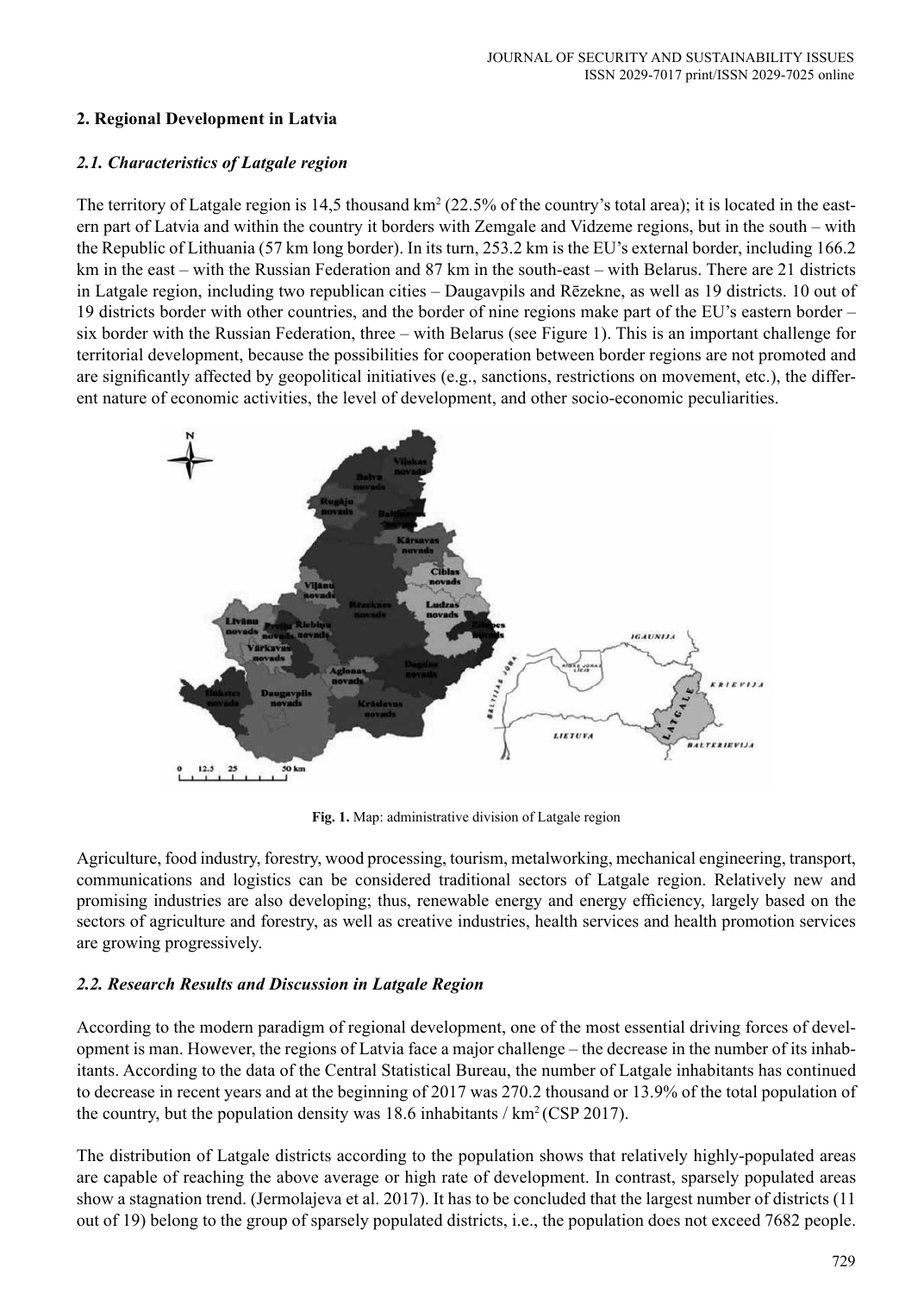#### JOURNAL OF SECURITY AND SUSTAINABILITY ISSUES ISSN 2029-7017 print/ISSN 2029-7025 online

In addition, the majority of districts – 12 out of 19 – are predominantly rural areas (more than 50% are rural inhabitants) according to the proportion of rural population (more than 50% are rural people); moreover, in the outermost, as well as in predominantly rural areas, the more rapid trend of population aging is observed. This is to be considered a risk to the development of the region and therefore it is important to understand the peculiarities of the "stagnant" and "fast growing" rural areas and to identify the potential drivers of their growth.

Notwithstanding the relatively small size of population, a high level or a high rate of growth has been observed in several districts of Latgale region. This testifies to the fact that even with low population density, the measures promoting the development of the districts are being implemented, which allows a particular region to increase its growth rate. Several districts are "retreating territories", i.e. they have exhausted the possibilities of increasing their growth rates. Therefore, it would be important for these districts to find new resources, means, and opportunities for smart growth so that to ensure future development and increase growth rate at a new level of development.

The average values of the Smart Development Index show that the level of smart growth in Latgale region is comparable to that of other regions. For example, Kurzeme region and Zemgale region demonstrate average values of Smart Development Index close to those of Latgale region (Šipilova et al. 2017b).



**Fig. 2.** Smart Development Index in Latgale districts

*Source:* EKOSOC-LV data

The maximum values of the Smart Development Index indicate that clearly unfavourable development in Latgale region is not observed (see Figure 2). The lowest index value (-10.008) in Latvia is encountered in Skrunda district of Kurzeme region, rather than in Latgale region. The peak index value of 7.386 reached in the district of Ilūkste in Latgale region is not far from the Kurzeme region's maximum index value, which is 10.554 (e.g. Šipilova et al. 2017b). Moreover, it can be concluded that smart growth in Latgale region proceeds more evenly than in other regions, since the difference between the maximum and the minimum index values is smaller than in other regions. However, generally, the values of the Smart Development Index in the districts of Latgale region are relatively low.

The calculation of median values shows that in half of the districts of Latgale region, the Smart Development Index does not reach the value of 0.43, and this value is about 2.5 times lower than the index average of 1.074. The median value in Latgale region testifies to the fact that in most of the rural areas of the region, smart growth is significantly delayed in comparison with other regions of Latvia (e.g. Šipilova et al. 2017b).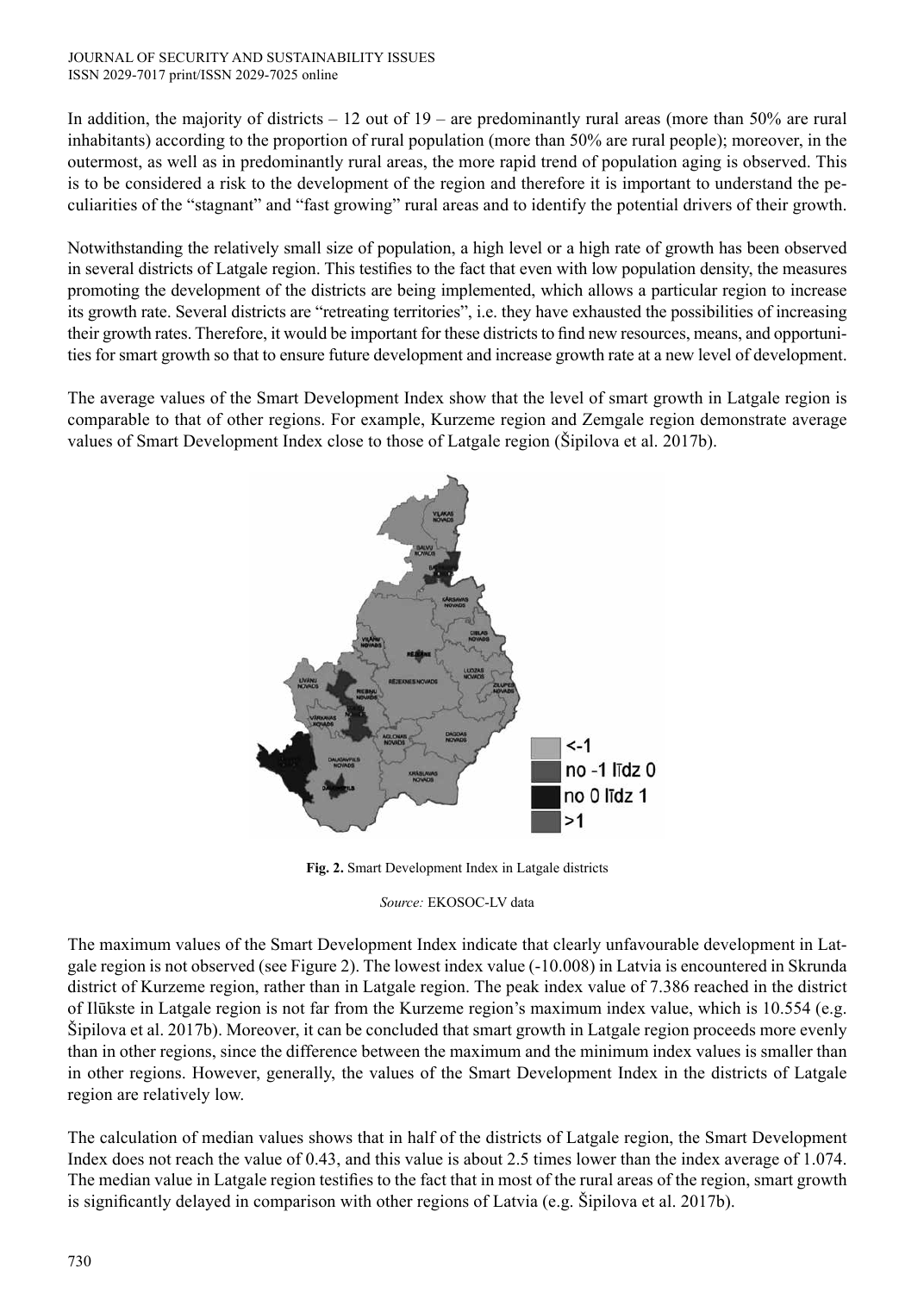In Latgale districts, the values of the Smart Development Index reflect the division of districts into two similar groups, where the first group is made up of ten districts with positive values of the index and the second group contains nine districts with negative index values (Jermolajeva et al. 2017). According to RDIM data (RDIM 2015), it is possible to calculate that in the group of districts with positive index values in 2014 there lived 62.31% of the inhabitants of the districts of Latgale region, which is a trend that is favourable for smart growth. However, in all 10 districts with positive values of the Smart Development Index, the growth rate observed is low or lower than average. Those districts where the growth rate is above average or high (Daugavpils, Vārkava, Cibla and Zilupe districts) belong to the group of districts with negative values of the Smart Development Index.

As a result, it can be concluded that smart growth of all the districts in Latgale region proceeds relatively smoothly, however, the districts with higher levels of smart growth develop more slowly than the regions with lower smart growth levels. However, in order to reduce the outflow of people from the regions to Riga and / or its surrounding districts (as well as to other countries), it would be necessary, alongside with Riga, to increase the other regions' economic importance and attractiveness for doing business and choosing a place of residence (Jermolajeva et al. 2017).

In carrying out the qualitative evaluation of the region's development, the experts were asked about the four dimensions of smart growth and their importance in the development of Latgale region. Four trends were identified: smart governance, smart resources, smart population, and smart economy. The experts evaluated how those factors reflected the formation and development of smart territory in determining the scenario for the growth of the region. When evaluating those trends, the concept based on inhabitants' education, entrepreneurship, creativity, active involvement in the life of the local community (0.37) was emphasized as the most significant for Latgale region, which had a significant preponderance of points (see Figure 3).

The obtained results could indicate a vivid reaction to the decrease in the number of population in Latgale region at a time when, according to the new paradigm of regional development, the importance of human capital for the development has been emphasized. It is positive that Latgale is the only region in Latvia where the experts have emphasized the population-centred development scenario. Thus, maintaining the population and the successful use of their potential in the districts and the region is an important factor in ensuring sustainable development (Aleksejeva et.al. 2018, Lavrinenko et al. 2017b).





b) The factors affecting *the Population Dimension* of the Latgale region's smart specialization from the expert viewpoint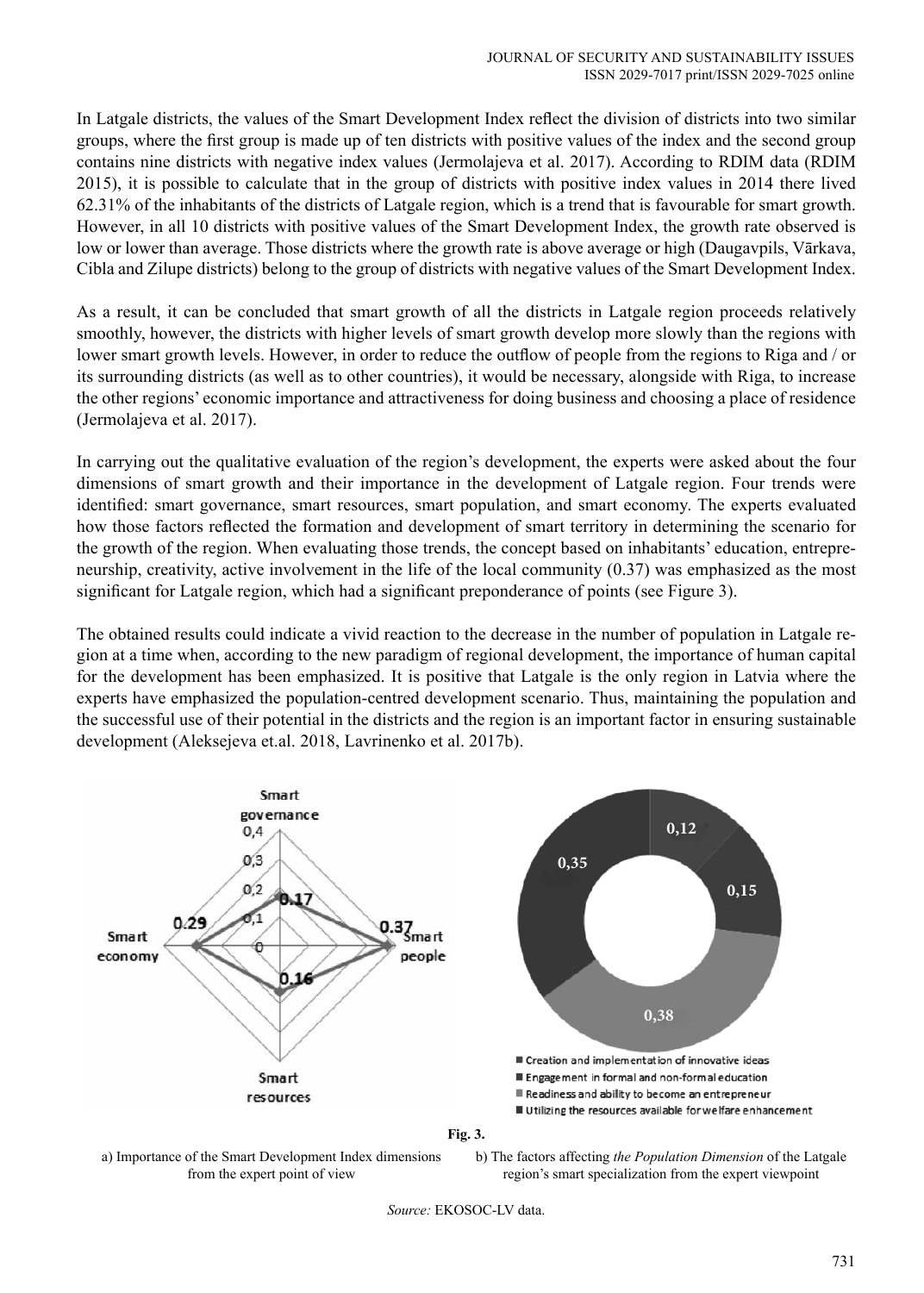According to the calculated correlation coefficients, the *population* dimension has a moderate correlation (and a higher correlation coefficient than the other dimensions  $r = 0.615$ ). Describing the indicators of the region's economic development, it is to be concluded that in Latgale region the growth of entrepreneurship in rural areas is positive, as both the number of new enterprises  $(+60.81\%)$ , the number of employees  $(+10.73\%)$ , as well as the net turnover (+51.02%) are increasing. A positive trend marks also the efficiency of the new entrepreneurship, as the net turnover growth is five times higher than the increase in the number of employees (Šipilova 2017).

The data analysis of entrepreneurship growth allows for emphasizing significant trends. When analysing the growth of entrepreneurship, the authors take into account not only the dynamics in the number of enterprises but also the characteristics of the districts of Latgale region according to the level of development and the growth rate, as well as the number of population.

In order to understand the smart growth trends in rural areas in Latgale region in detail, it is necessary to consider the segment of *Knowledge-Based Economy* (hereinafter KBE segment), which includes the sectors of high technology and medium-high technology manufacturing industries and knowledge-intensive services. When assessing the growth of the indicators of business activity in the KBE segment, it should be emphasized that predominantly they have been faster than entrepreneurship in general, particularly in the sectors of, high technology and medium-high technology manufacturing industries.

In 2015, the number of knowledge-intensive enterprises in Latgale region totalled 878: 630 – in cities and 248 – in districts, and they employed 8058 employees: in cities – 5884, in the districts – 2174. Thus, the turnover per employee was on average 82.6 thousand EUR: in cities – 108.8 thousand EUR, in the districts – 11.8 thousand EUR. When analysing the situation in certain districts (see Fig. 4), it is obvious that in 2015, most of knowledge-intensive enterprises were situated in Līvāni district (35), Daugavpils district (32), and in Preiļi and Rēzekne districts – 30 in each.



**Fig.4.** The number of knowledge-intensive enterprises in the districts of Latgale in 2015.

*Source*: RDIM 2017

In terms of the number of the employed in knowledge-intensive companies, Līvāni district was in the 1<sup>st</sup> place (395 people), too, followed by Balvi district (354), Preiļi district (282) and Krāslava district (277). A positive trend marks also the efficiency of the new entrepreneurship, as the net turnover growth is five times higher than the increase in the number of employees.

According to the data, the districts of Latgale region, taking into account the increase in the number of companies of the *KBE* segment, can be divided into five groups. The first group consists of the regions with negative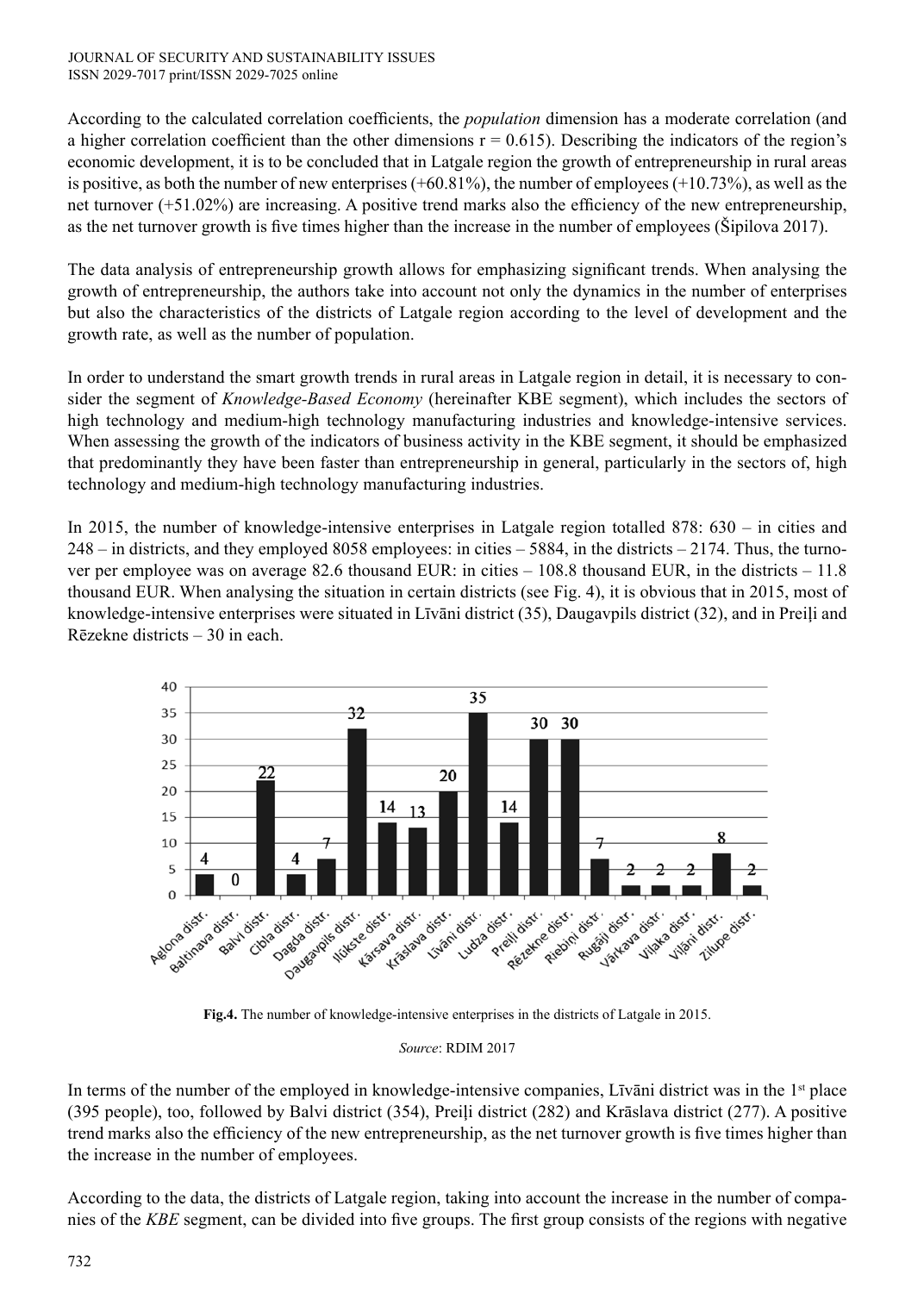or zero growth observed (Rugāji, Viļāni, Baltinava, Zilupe); the second group includes the districts, whose growth is below the average indicator of Latgale region (Aglona, Balvi, Krāslava, Ludza, Līvāni, Ilūkste), the third group consists of the districts, the growth of which is very close to the average indicator of Latgale region (Daugavpils, Cibla, Dagda, Preiļi, Vārkava, Viļaka), the fourth group – the districts where the increase is above the average indicator for Latgale (Rēzekne), and the fifth group includes the regions with a marked increase (Kārsava, Riebiņi). As a result, the growth trend of the KBE segment can be considered outstanding only in three districts – Rēzekne, Kārsava, and Riebiņi. Taking into account also the districts' growth rates, it is necessary to emphasize the marked differences between the districts and the modest growth of the KBE segment in the districts with above average or high growth rates compared to the districts with low or medium growth rates.

For example, in the regions with low growth rate and low development level, the growth of the KBE segment (+162.28%) almost three times exceeds the indicator of the overall growth of entrepreneurship (+68.42). However, in this group of districts there are also marked differences between the districts according to the growth rates of the KBE segment (e.g., Riebiņi district + 600.00%, Baltinava district + 0.00%, Viļāni district – 10.00%). The number of districts is considerably smaller in the group of districts with the growth rate above average or high growth rate. Among these districts, only Daugavpils and Cibla districts demonstrate a significant increase in the KBE segment (+ 94.44% and + 100.00% respectively). In other districts of this group, the growth of the KBE segment has not taken place or occurred to a lesser extent than the increase in entrepreneurship in Latvian economy as a whole.

The trends established allow for the conclusion that rural areas in Latgale region have the potential to develop knowledge-based economy (see Table 1). However, these trends have not yet sufficiently reflected the improvement of the development of the districts – the correlation between the growth of the KBE segment (by the number of enterprises) and the Smart Development Index in Latgale region practically does not exist (see Figure 5).



**Fig. 5.** Correlation between the growth of the KBE segment and the Smart Development Index in Latgale region

*Source:* developed by the authors using EKOSOC-LV, Lursoft data.

The data presented in Figure 5 show that there is no significant correlation between the growth of the KBE segment and the Smart Development Index. This is a rather logical outcome, notwithstanding the opinion of the experts surveyed by EKOSOC-LV about the high significance of the economic dimension for ensuring smart growth in rural areas in Latgale region, because the relation of this dimension to the Smart Development Index in Latgale region is weak in comparison with other regions.

In addition, this can be explained by the pronounced differences in districts according to the increase in the KBE segment. The second reason is the difference in the population density in the districts, since 11 of the 19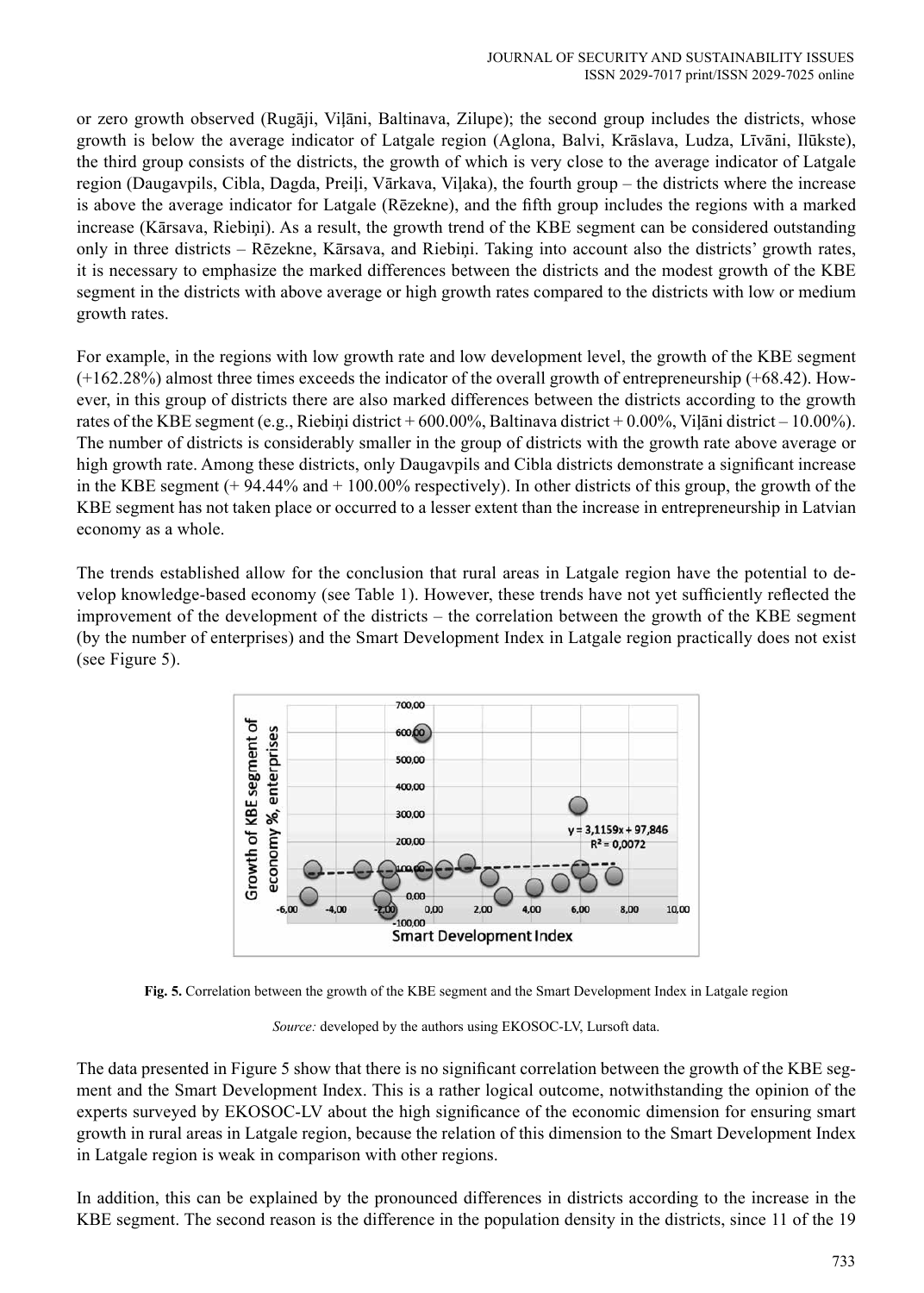districts of Latgale region have a small number of population (1112-7686 inhabitants), which affects also the economic performance, because the amount of human resources is limited. Moreover, these 11 districts also have low growth rates (Aleksejeva et al. 2018). The general tendency of business growth shows that the population of Latgale region's rural areas is relatively active in entrepreneurship, and in the KBE segment, despite this, Latgale region still has a high proportion of districts with small numbers of population and low growth rates.

As demonstrated by the quantitative and qualitative analysis carried out in the framework of EKOSOC-LV, there are manifestations of smart growth obvious in Latgale region (e.g., Šipilova et al. 2017b; Aleksejeva et al. 2018; Jermolajeva et al. 2017). Among them, in the context of smart growth, and taking into account the opinion of the surveyed experts about the great importance of the population and the economy in the smartness of the region, it would be necessary to emphasize the trends in business growth in the segment of knowledgebased economy, as well as possible risks that could reduce the positive effect on the total smart growth in the region.

| <b>STRENGTHS</b>                                                                                                            | <b>WEAKNESSES</b>                                                                                                                                                                                                                       |
|-----------------------------------------------------------------------------------------------------------------------------|-----------------------------------------------------------------------------------------------------------------------------------------------------------------------------------------------------------------------------------------|
| a) business growth in the segment of knowledge-based economy                                                                | a) the districts are not well-aware of scientific and practical                                                                                                                                                                         |
| proceeds faster than in other segments of economy                                                                           | experience in smart growth in small districts                                                                                                                                                                                           |
| b) the proportion of knowledge-intensive segment gradually                                                                  | b) local inhabitants leaving for the existing development centres                                                                                                                                                                       |
| increases in the structure of the economic activity of the region                                                           | outside Latgale region                                                                                                                                                                                                                  |
| $c)$ there is an increase in the knowledge-intensive segment                                                                | c) the concentration of the largest part of the region's population in                                                                                                                                                                  |
| observed in the districts with low level of development and small                                                           | the districts with low growth rate                                                                                                                                                                                                      |
| size of population                                                                                                          | $d$ ) low business activity in the region                                                                                                                                                                                               |
| d) experts consider people of the region being the basis for smart                                                          | $e$ ) low growth rates in the districts with a relatively high level of                                                                                                                                                                 |
| growth                                                                                                                      | development                                                                                                                                                                                                                             |
|                                                                                                                             | $f$ ) weak correlation between the dimension Economy and the<br>Smart Development Index                                                                                                                                                 |
| <b>BUSINESS ACTIVITY IN SEGMENT</b>                                                                                         | g) weak correlation between the growth in the knowledge-                                                                                                                                                                                |
| OF KNOWLEDGE-BASED ECONOMY                                                                                                  | intensive economy segment and the Smart Development Index                                                                                                                                                                               |
|                                                                                                                             | EXISTING GROWTH TRENDS, WEAK REFLECTION<br>OF "SMART ACTIVITIES" IN GROWTH, INSUFFICIENT<br><b>EXPERIENCE IN THE APPLICATION</b><br>OF THE SMARTNESS CONCEPT                                                                            |
|                                                                                                                             |                                                                                                                                                                                                                                         |
| <b>OPPORTUNITIES</b>                                                                                                        | <b>THREATS</b>                                                                                                                                                                                                                          |
| a) less developed regions show a trend towards development                                                                  | a) the lack of methodological solutions for the evaluation of smart                                                                                                                                                                     |
| b) according to the experts, the greater impact on smart growth                                                             | growth that are applicable and widely used for small areas                                                                                                                                                                              |
| in the region can be produced by the dimensions Population and                                                              | b) the amounts of the collections of statistical data, their                                                                                                                                                                            |
| Economics                                                                                                                   | periodicity                                                                                                                                                                                                                             |
| c) greater involvement of citizens in entrepreneurship                                                                      | c) difficulties in correct identification of the potential of a territory                                                                                                                                                               |
| d) more effective use of resources for the production of higher                                                             | and its potential for development                                                                                                                                                                                                       |
| added value                                                                                                                 | d) in scientific literature small areas are discussed insufficiently                                                                                                                                                                    |
| $e$ ) engagement in life-long learning, non-formal education                                                                | $e$ ) the confusion of districts as to how to introduce smart growth                                                                                                                                                                    |
| $f$ ) active use of the EU funds for the realization of the districts'                                                      | due to the lack of strong impulses                                                                                                                                                                                                      |
| potential                                                                                                                   | $f$ ) weak development trend in the region in general<br>g) opportunities to involve all the interested parties                                                                                                                         |
| ACTIVE INVOLVEMENT OF THE POPULATION IN<br><b>VARIOUS GROWTH PROCESSES WITHIN</b><br>THE FRAMEWORK OF THE SMARTNESS CONCEPT | h) resources are mostly used to produce low added value<br>$i$ ) the decrease in the number of population at a time when,<br>according to experts, the Population is recognized as the dominant<br>source of smart growth in the region |

**Table 1.** SWOT analysis of regional risks in smart growth in small districts in the context of population-based scenario – the case of Latgale region

*Source:* developed by the authors on the basis of EKOSOC-LV data; Jermolajeva et al. 2017; Latgales plānošanas reģions 2010a, 2010b; Šipilova et al. 2017a; 2017b.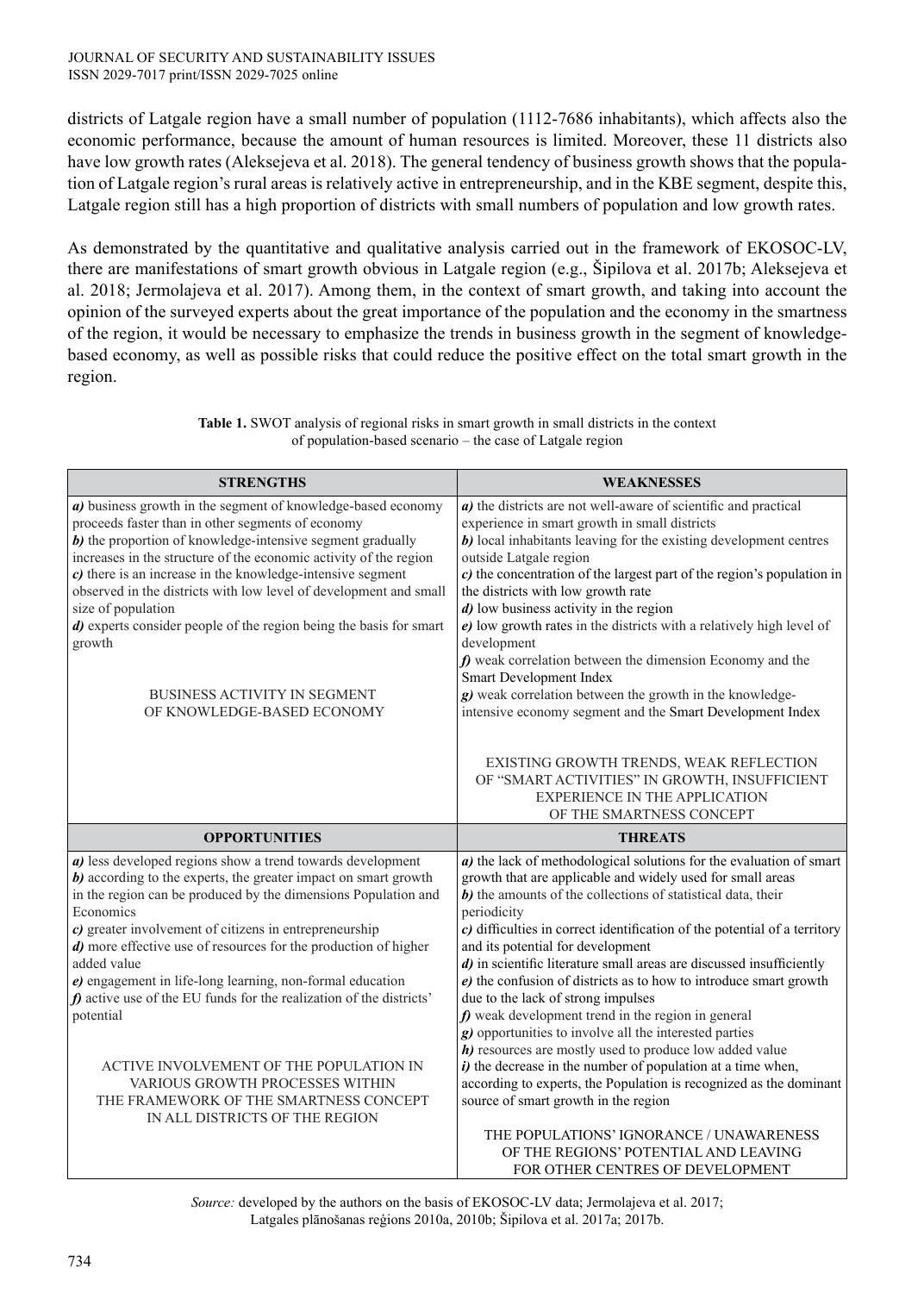According to Olaniyi and Reidolf (2015), regional growth is linked to business potential, including in the segment of knowledge-based economy. However, rural areas are usually considered to be less suitable for knowledge-based business, which, according to Olaniyi and Reidolf (2015), is not justified; and the scholars refer to the positive experience of Estonia. Positive examples of the growth of the segment of knowledge-based economy are emphasized also in Latvia (e.g., Rivza et al. 2016;Jermolajeva et al. 2017; Lavrinenko et al. 2017a; Šipilova 2017).

According to the calculations done, the growth of entrepreneurship in the segment of knowledge-based economy in Latgale region has been faster than in the economy in general (e.g. Jermolajeva et al. 2017; Šipilova 2017) as to the number of companies, the number of employees and the net turnover. This undeniably is attributable to the strengths of the region. However, taking into account the peculiarities of this trend in the districts of Latgale region, it is possible to identify both existing and potential risks for the region's smart growth.

At the level of districts in Latgale region, there is a pronounced difference in the growth of business in the segment of knowledge-based economy, and in certain cases there even is the decrease in that growth (e.g., Jermolajeva et al. 2017). The existence of these differences between the districts does not contribute to the smart growth of Latgale region, because the economic capacity of each individual region is limited by the relatively small size of population and the differences in the efficiency of economic activity.

In assessing the ratio between the growth of the employed and the growth of the net turnover in the segment of knowledge-based economy at the level of districts, a common positive trend should be noted. However, in the districts with the indicators of a more rapid growth of entrepreneurship, the number of people employed in the knowledge-based economy has grown faster than the net turnover, which emphasizes the need to increase the efficiency of economic activity.

The region's population and their ability and willingness to become entrepreneurs, according to the experts surveyed by EKOSOC-LV, form the basis for the smartness of Latgale region (e.g., Jermolajeva et al. 2017; Šipilova et al. 2017b). According to the above-mentioned business growth tendencies in the segment of knowledge-based economy, the foundations for the smart growth of Latgale region are provided. However, it is necessary not only to observe the desired trends, but also to see their reflection in the region's smart growth. By analysing the relationship between the growth of the segment of knowledge-based economy and the region's smart growth, it has been clarified that the correlation is weak (e.g., Šipilova 2017), which undoubtedly forms another risk of smart growth of Latgale region. The reason might be the low capacity of new companies. When assessing the data of business growth concerning the number of enterprises and the number of employees in the segment of knowledge-based economy, it can be assumed that in the rural areas of Latgale region those are micro / small enterprises that are established (especially in the sector of knowledge-intensive services), which is an initiative that should be supported especially in rural areas, but their overall contribution to the region's economy is relatively modest. For instance, in the reviewed period (2009-2015), the share of the segment of knowledge-based economy in the region's economy grew by only about 1%, which is ten times lower than in the traditional sectors (agriculture, forestry, fisheries). Despite the positive trend in the growth of the proportion of the segment of knowledge-based economy, since the other sectors (both manufacturing and services) demonstrate a decrease in their proportion, the small trend towards the increase in the proportion of the segment of knowledge-based economy creates a risk of smart growth for the region.

The importance of agriculture, forestry and fisheries continues to significantly increase in the economic activity of Latgale region (e.g., Jermolajeva et al. 2017), which, on the one hand, is positive for the maintenance and development of the traditional economic activity of the region, as well as for the employment of human resources, but on the other hand, according to the authors, it can also be considered a risk for smart growth, since at the moment only a small contribution is made to the smart development of rural areas (for example, through increasing the efficiency of agricultural activities, the development of organic farms) and it would be necessary to continue to actively implement smart solutions in these sectors.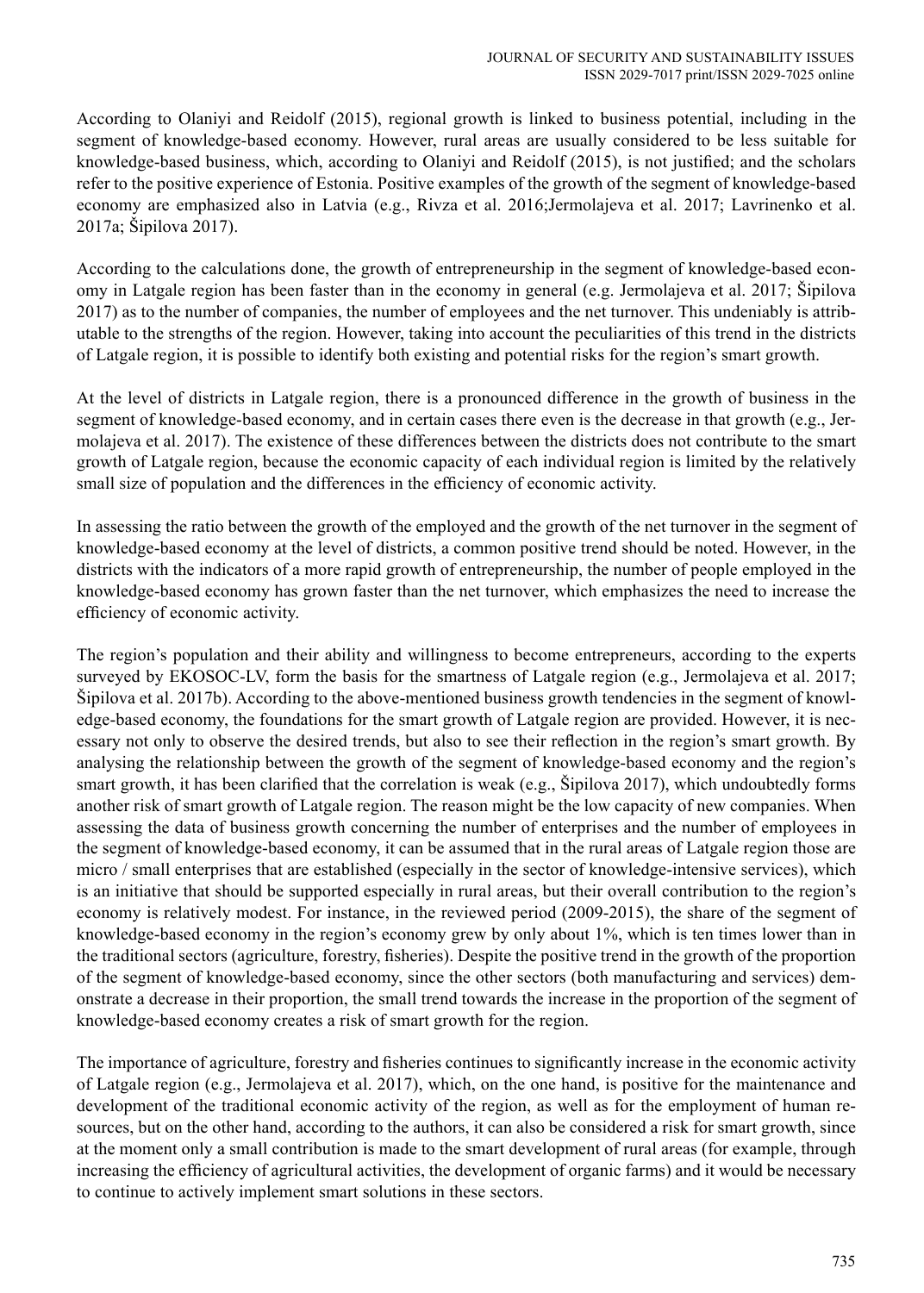Positive development of the segment of knowledge-based economy creates favourable grounds and promotes positive trends for promoting smart growth in Latgale region, however, the existing stereotypes about the limited ability of rural areas to be smart in their development poses a risk to the use of existing potential.

For example, the review of scientific and professional literature shows that smartness in processes of development and growth is associated with the creation of new knowledge and technologies, which is unlikely to take place in rural areas (for the literature review see Šipilova et al. 2017a), taking into account their distance from development and knowledge centres and limited human resources (e.g., Steiner, Mossbock 2014); however, studies also show that the existence of educational institutions in rural areas can produce a positive effect on their economic activity (e.g., Šipilova et al. 2016). In general, rural areas have the potential to realize growth and development potential by applying the place-based approach, which emphasizes the importance of the uniqueness of each territory (e.g., McCann, Rodriguez-Pose 2011).

Taking into account the research results, it can be assumed that the main risk for the promotion of smart growth in Latgale region is attributable to the ability to balance the findings arrived at in the result of the quantitative and qualitative assessment that the inhabitants of the region make the basis for smart growth of the region, at a time when the existing tendencies show the low population density of the rural areas and the population's leaving for other development centres. In this context, the potential risk associated with the development of an appropriate growth strategy can also be emphasized, because, as noted by Foray (2014), it is essential to recognize the potential market and governance risks that impede smart specialization. Reducing the negative effects of identified risks on smart growth should be based on the concept of combination of "smart specialization" and the "place-based approach" for successful development of rural areas (for example, Naldi et al. 2015) proposed in the scientific literature.

The existing stereotypes about the ability of rural areas to be smart in their growth and development are rooted in the concept of smartness based on the creation of new knowledge and technologies. These processes are closely related to great financial investments and research activities that are limited in rural areas. Consequently, the experience in the application of the concept of smartness is little developed and the requirements for smart processes in the growth of rural areas are not well understood.

The decrease in the population in Latgale region is an unfavourable trend, because the results of both quantitative and qualitative assessment emphasize the inhabitants of the region as the basis for smart growth and development. Thus, the greatest challenge is to raise awareness among the people of the region about the benefits of smart growth and the potential of the region to promote it. For instance, according to the experts surveyed in the framework of EKOSOC-LV, the strong influence on smart specialization in the region is determined exactly by the population's readiness and ability to become entrepreneurs. The established trends in the segment of knowledge-based economy show that Latgale region has a great potential and it is being applied in the creation of new companies in sectors that promote the smartness of growth.

However, the relatively rapid growth of the segment of knowledge-based economy, which is necessary for the smart growth of Latgale region, is still hindered by inadequate efficacy and pronounced differences at the level of districts, as well as the weak link between this segment and the region's smart growth, as well as the slow increase in the proportion of the segment in the structure of economic activity.

# **Conclusions**

The most significant issue in regional development that is characteristic to the whole territory of Latvia is the significant differences in the level of socioeconomic development both between regions at the national level and between the districts not only within the country, but also within a specific region. In Latgale region there is a pronounced regional inequality, and the Smart Development Index in Latgale districts reflects their division into two similar groups, where the first group contains ten districts with positive index values and the second group includes nine districts with negative index values. As a result, it can be concluded that in Latgale region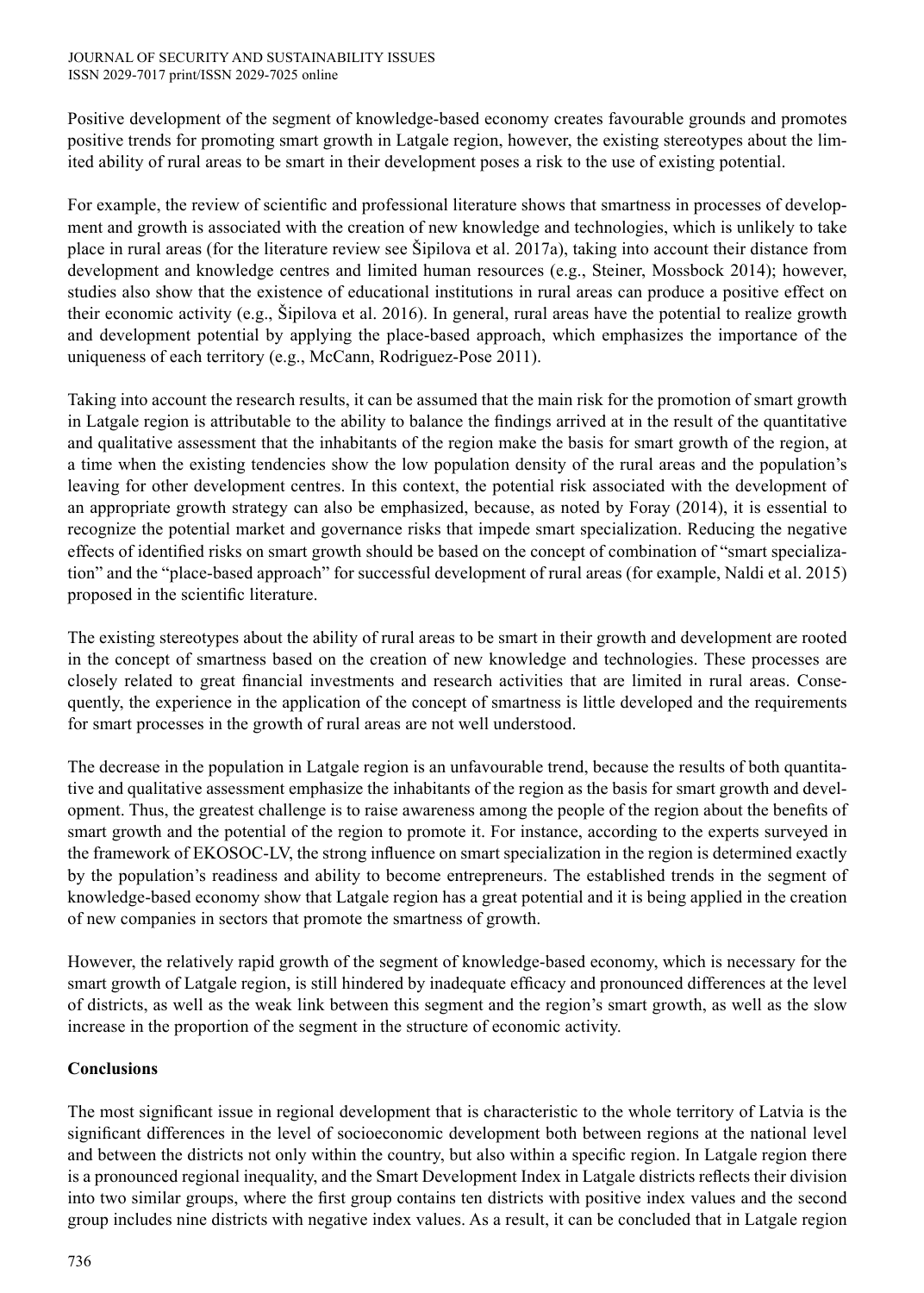there is a relatively smooth smart growth between the districts of the region, however, the districts with higher levels of smart growth develop more slowly than the regions with lower levels of smart growth.

At the same time, the experts have acknowledged that citizens' initiatives and activities play an important role in ensuring the region's smart specialization, as attracting and retaining inhabitants and successful exploitation of their potential in the districts and the region as a whole are important factors in ensuring sustainable development.

Despite the issue of depopulation, the increase in entrepreneurial activity is evident exactly owing to the population's activity, smart governance and knowledge-based business potential.

As a result of the analysis, the risks for smart growth of Latgale region can be attributed to:

- available scientific and practical experience on the application of the concept of smartness in rural areas,
- changes in the number of population in the region;
- the development trends in the segment of knowledge-based economy.

Notwithstanding the relatively rapid development of high and medium-high technology sectors, as well as knowledge-intensive service sectors in the rural areas of Latgale region, the economic restructuring in the region continues to be beneficial to traditional industries. In Latgale region, it is necessary to strengthen the links between economy and smart growth, to ensure efficient production with high added value. Increasing productivity in the context of smart growth would be particularly necessary in the sectors of high and mediumtechnologies and in the sectors of knowledge-intensive services.

The quantitative and qualitative indicators make it possible to assess the process of sustainable development in the economically less developed region of Latvia, namely, Latgale. The biggest challenge is related to the loss of social capital and the slow trends of business development. Given that 84% of the districts have small size of population and a low growth rate, ensuring sustainable development is both a necessity and a challenge.

### **Acknowledgements**

Publication has been developed in the framework of the National Research Programme 5.2 *"Economic transformation, smart growth, governance and legal framework for sustainable development of the state and society – a new approach to the creation of a sustainable learning community" (EKOSOC-LV).*



### **References**

*Aleksejeva L.,* Šipilova V., Ostrovska I., Jermolajeva E., Oļehnovičs D. 2018. Smart growth in Latgale region of Latvia: an overview of multiple-helix actors. Proceedings of the 8 th International Scientific Conference Rural Development 2017. (ISSN 1822-3230 eISSN 2345-0916 eISBN 978-609-449-128-3) [http://conf.rd.asu.lt/index.php/rd/article/view/565/314]

*Aleksejeva L. 2016.* Country's Competitiveness and Sustainability: Higher Education Impact*. Journal of Security and Sustainability Issues.Vol. 5(3)*, pp*. 355-363* Lithuania. [http://jssidoi.org/jssi/papers/papers/journal/19]

CSP [Data of Central Statisticsal Bureu of Latvia]. Retrieved during the June-August 2017, from http://data.csb.gov.lv

Fomina, A. V.; Berduygina, O. N.; Shatsky, A. A. 2018. Industrial cooperation and its influence on sustainable economic growth, *Entrepreneurship and Sustainability Issues* 5(3): 467-479. https://doi.org/10.9770/jesi.2018.5.3(4)

Foray D. 2014. From smart specialisation to smart specialisation policy. *European Journal of Innovation Management*, Volume 17, Issue 4, pp. 492-507. https://doi.org/10.1108/EJIM-09-2014-0096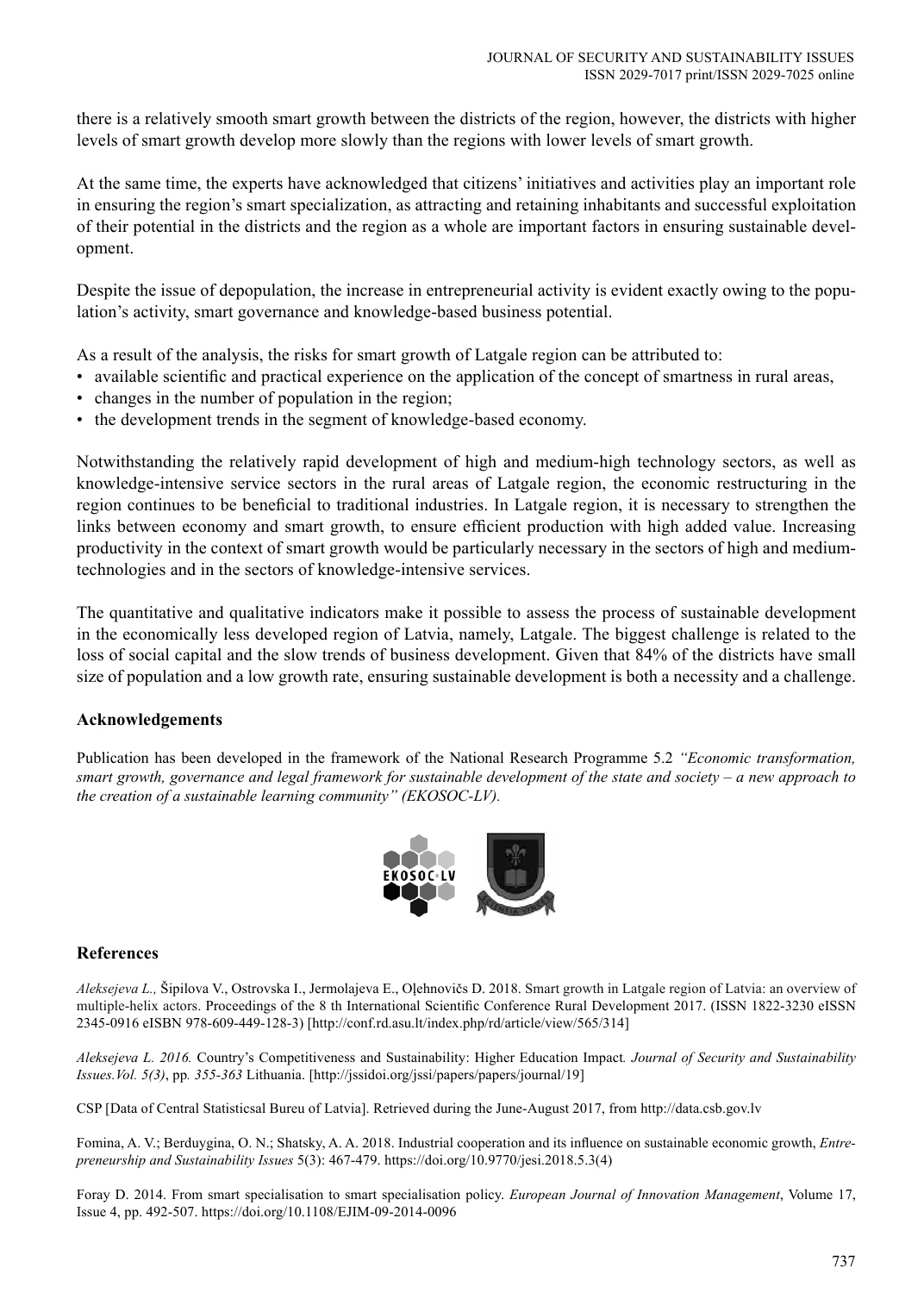Gedminaite-Raudone Z. 2014. Economic assessment of uniqueness of the regions in the context of the European Union. *Procedia - Social and Behavioral Sciences,* 110 (2014), pp. 259 – 266. http://doi.org/10.1016/j.sbspro.2013.12.869

ESPON 2013. ATTREG *The Attractiveness of European regions and cities for residents and visitors.* https://www.espon.eu/programme/ projects/espon-2013/applied-research/attreg-attractiveness-european-regions-and-cities

Iorio, M.; Monni, S.; Brollo, B. 2018. The Brazilian Amazon: a resource curse or renewed colonialism?, Entrepreneurship and Sustainability Issues 5(3): 438-451. https://doi.org/10.9770/jesi.2018.5.3(2)

Jermolajeva E., Rivža B., Aleksejeva L., Šipilova V., Ostrovska I. 2017. Smart Growth as a Tool for Regional Convergence: Evidence from Latgale Region of Latvia. *Economics and Sociology*, 10(4), pp. 203-224. doi:10.14254/2071-789X.2017/10-4/16

Komarova, V.; Lonska, J.; Lavrinenko, O.; Menshikov, V. 2018. Influence of existing social and economic interactions on sustainable territory development: the case of Iceland, Entrepreneurship and Sustainability Issues 5(3): 412-437. https://doi.org/10.9770/ jesi.2018.5.3(1)

Koumparou D. 2013. The Role of Natural Resources and the Social Capital in EU's Growth Strategy - Europe 2020. Edited by: Lekkas, TD. *Proceedings of the 13th International Conference on Environmental Science and Technology*. [http://apps.webofknowledge.com/ full\_record.do?product=WOS&search\_mode=GeneralSearch&qid=4&SID=V1Xgpu7jfuCitdgmTZD&page=1&doc=1].

Latgales plānošanas regions. 2010a Latgales attīstības stratēģija 2030. Available: http://www.latgale.lv/lv/padome/planosana

Latgales plānošanas regions. 2010b Latgales plānošanas reģiona attīstības programma 2010-2017. Esošās situācijas analīze. Available: http://www.latgale.lv/lv/padome/planosana

McCann P., Rodriguez-Pose A. 2011. Why and When Development Policy Should Be Place-Based? *OECD Observer,* 14. 2011: Building Resilient Regions for Stronger Economies, 203-213.

Lavrinenko, O.; Ohotina, A.; Amosova, J.; Teivāns-Treinovskis, J. 2017a. Intercompany networks of the cross-border region (Latvia-Lithuania-Belarus), Journal of Security and Sustainability Issues 7(1): 39-54. https://doi.org/10.9770/jssi.2017.7.1(4)

Lavrinenko, O.; Jefimovs, N.; Teivāns-Treinovskis, J. 2017b. Issues in the area of secure development: trust as an innovative system's economic growth factor of border regions (Latvia-Lithuania-Belarus), Journal of Security and Sustainability Issues 6(3): 435-444. https://doi.org/10.9770/jssi.2017.6.3(9)

Lindqvist M., Smed Olsen L., Perjo och Haukur Claessen L. 2013. *Implementing the Concept of Smart Specialisation in the Nordic Countries: An Exploratory Desk Study***.** NORDREGIO WORKING PAPER *2013*:1

Naldi L., Nilsson P., Westlund H., Wixe S. 2015. What is smart rural development? *Journal of Rural Studies*, 40, 90–101. doi: http:// doi.org/10.1016/j.jrurstud.2015.06.006

OECD 2013. *Innovation - driven growth in regions: the role of smart specialisation*. https://www.oecd.org/innovation/inno/smart-specialization.pdf

Olaniyi E., Reidolf M. 2015. Organisational innovation strategies in the context of smart specialization. *Journal of Security and Sustainability Issues*, 5(2), pp. 213-227. https://doi.org/10.9770/jssi.2015.5.2(7)

Ostrovska I., Šipilova V., Aleksejeva L., Jermolajeva E., Oļehnovičs D. 2016. Mūsdienu reģionālās attīstības paradigmas īpatnības: ārvalstu zinātniskās pieredzes apkopojums. *Starptautiskās zinātniskās konferences "Sociālās zinātnes reģionālajai attīstībai 2015" materiāli (2015. gada 16.-17. oktobris) I daļa. Socioloģijas aktualitātes.* Daugavpils Universitātes akadēmiskais apgāds "Saule" 2016, pp. 55.- 75.

Regional development indicators module of Spatial Development Planning Indormation Sistem RDIM 2017. Data tabeles [on-line] Available: http://raim.gov.lv

Rivza B., Kruzmetra M., Zaluksne V. 2016. Performance trends for smart growth in the rural territories of Latvia. *Agronomy Research*, Volume 14, Issue 5, pp. 1684-1693.

Steiner M., Mossbock J. 2014. How "Smart" are Rural Areas? A Case Study Approach. RSA Winter Conference 2014, November 27-28 2014, London, UK. Available: http://www.regionalstudies.org/uploads/funding/conferences/presentations/winter\_2014\_presentations / michael steiner and johannes mossb%c3%b6ck.pdf

Šipilova V. 2017. Knowledge-based entrepreneurship and smart development in small municipalities: the experience of Latgale region (Latvia). SEA 13 – International Conference on Economic Experiences, Transilvania University of Brasov, Faculty of Economic Sciences and Business Administration, Brasov, Romania, 17<sup>th</sup> - 18<sup>th</sup> November, 2017. Available: http://seaopenresearch.eu/Document/